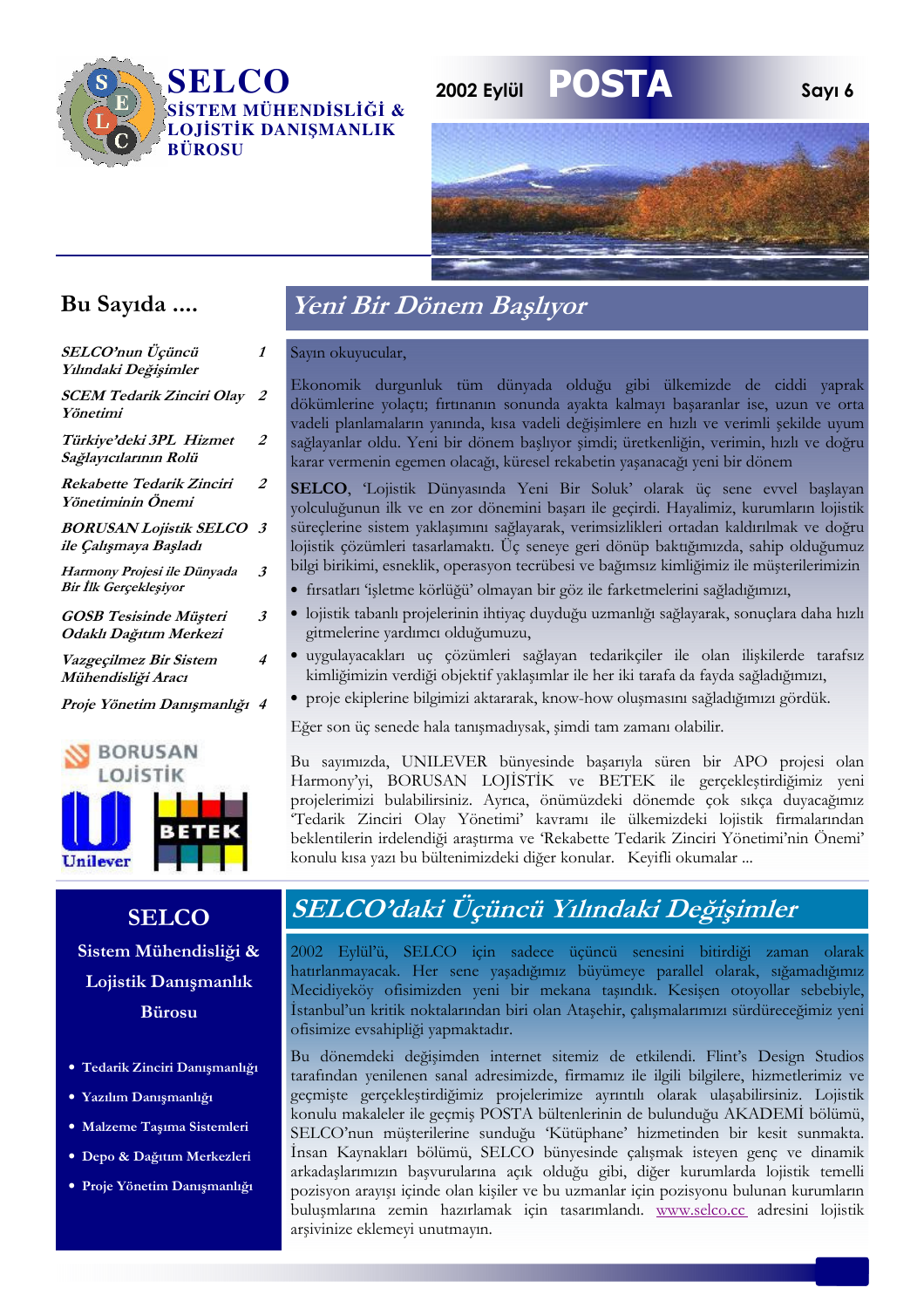# **POSTA**

## **KISACA**

|     |        | <b>ALCOHOL</b>                      |  |
|-----|--------|-------------------------------------|--|
|     |        | ----<br><b>AT ANY YOUR DIRECTOR</b> |  |
|     |        | <b>CALL MARY</b><br>$-257$          |  |
|     |        | 자기하지만                               |  |
|     |        |                                     |  |
|     |        | <b>Contract Contract Contract</b>   |  |
|     |        | <b>Salt True</b><br><b>Store</b>    |  |
|     |        | Two Estations                       |  |
|     |        |                                     |  |
| 4.8 | Limes. |                                     |  |

## **SCEM Tedarik Zinciri Olay Yönetimi**

Tedarik Zinciri Olay Yönetimi (SCEM- Supply Chain Event Management), kurumların içinde ve arasında yaşanan tedarik zinciri yönetimindeki gözlem, bilgilendirme, modelleme, kontrol ve ölcüm süreclerini destekleyen, entegre fonksiyonlarının birleştiği bir yazılım şemsiyesidir.

SCEM'in tipik örnekleri olan normal prosedürlerin ve yetkilerin dışında yapılan işlemler ile ilgili olarak sorumlulara iletilen bilgilendirmeler, envanterin belirlenmiş sınırların altına düstüğünde verilen uyarılar, siparisleri zamanında karsılayabilecek tedarikcilerin önerilmesi gibi uygulamalar, kurum departmanları veya iş ortakları arasındaki bilgi paylaşımını geliştirmeye yardım etmesi sayesinde, son müşteriye verilen hizmeti olumlu olarak ve anında etkilemektedir.

SCEM'in ana amacı hazırlanan herhangi bir süreç planının (satınalma, depolama, üretim, satış, dağıtım) gerçek hayatta gelişen olaylara göre kendini dinamik bir şekilde güncelleyerek eş zamanlı hareket etmesini sağlamaktır. Böylece yapılan plan gerçek hayattaki değişimlere açık olduğundan her zaman geçerliliğini koruyacaktır.

## **ARAȘTIRMA**



Pazarlama Faaliyetlerinde Taraf Lojistik Hizmetlerinin Rolü: Türkiye'ye Yönelik Bir Delphi Çalışması; Okan Tuna  $(otuna@, deu.edu.tr),$ Didem Özer  $(didem. ozer@deu.edu.tr)$ , 2001.

## STRATEJİ



Niye mi bu kadar ucuz ? Eeee.... Tedarik zinciri kanallarındaki gereksiz bazı elemanları ortadan kaldırdık da

## Türkiye'deki 3PL Hizmet Sağlayıcılarının Rolü

9 Eylül Üniversitesi Deniz İşletmeciliği ve Yönetimi Yüksekokulu bünyesinde yapılıp, Afyon Kocatepe Üniversitesi'nde düzenlenen 8.Ulusal Pazarlama Kongresi'nde sunulan calısmaülkemizdeki 3PL firmalarının gelisme stratejilerine ısık tutması acısından önemli bir yere sahip olacaktır. Çalışmanın bulguları değerlendirildiğinde ortaya çıkan sonuçlar :

- 1. Türkiye'deki isletmeler ilerideki yıllarda 'dış kaynak kullanımı'na daha fazla yönelecekler.
- 2. Türkiye'deki işletmeler ilerideki yıllarda 3PL firmaları ile daha fazla oranda stratejik işbirliğine gireceklerdir.
- 3. 3PL firmaları, işletmelerin üretim ve son kullanıcı arasındaki maliyet kaynaklarını bilmemeleri, bilgi teknolojilerindeki yatırım eksiklikleri, alt yapı yetersizlikleri ve insan kaynaklarında eğitime bağlı yaşanan sıkıntılar yüzünden, maliyet düşürücü uygulamalar sunamamaktadır.
- Etkinliğin Sağlanmasında Üçüncü<sup>4</sup>. Türkiye'deki işletmelerin 'katma değer' konusunu tam olarak algılayamayıp, salt maliyetin düşürülmesini başarı olarak kabul etmelerinden dolayı, 3PL firmaları bu işletmelerin 'müşteri hizmet düzeyleri'ni arttırmada katma değer yaratamamaktadır.
	- 5. 3PL firmaları teknik altyapı, bilgi yetersizliği ve kapsamlı lojistik hizmet verememekten dolayı, müşterileri için JIT sistemini destekleyici hizmetler sunamamaktadır.

## Rekabette Tedarik Zinciri Yönetiminin Önemi

Türkiye'deki bir boşluğu doldurmak amacıyla kurulan SELCO'nun net, fakat bir o kadar da zor bir vizyonu var: Müşterilerimizin tedarik zincirlerini kendi kurum kimliklerine ve iş dinamiklerine uygun olarak yönetecekleri planları oluşturmak.

Bu vizyonunun odağında olan 'tedarik zinciri yönetimi' kavramı, geçmişte operasyonel bir aktivite olarak görülürken, bugün üst düzey yönetiminin masrafları azaltma, pazarda rekabet gücü sağlama aracı olarak sivrilmiş ve öncelikli yönetim stratejine dönüşmüştür. Peki, tepedeki hissedarlardan organizasyonun temelinde çalışanlara kadar ilginin toplandığı bu kavramının cazibesi nereden kaynaklıyor ve bu cazibe ne kadar yasayacak? Aslında, cevap sorunun içinde gizli ! İş hayatında başarının sırlarından biri, tepesinden tabanına kadar yönettiğiniz ise olan hakimiyetiniz ve çalıştığınız kanallardaki iş ortaklarınız ile tüm sistemin performansını arttıracak işbirliği stratejilerinin oluşturmada yatmaktadır. Oyunun kuralları sürekli değiştiğinden, kazandıran stratejilerin oluşumu ve yönetimini içeren 'tedarik zinciri kavramı' cazibesinden hiçbir değer kaybetmeyeceği gibi, hızla gelişen teknolojiyi uygulama çabaları, bu cazibeyi daha da gizmeli kılacaktır.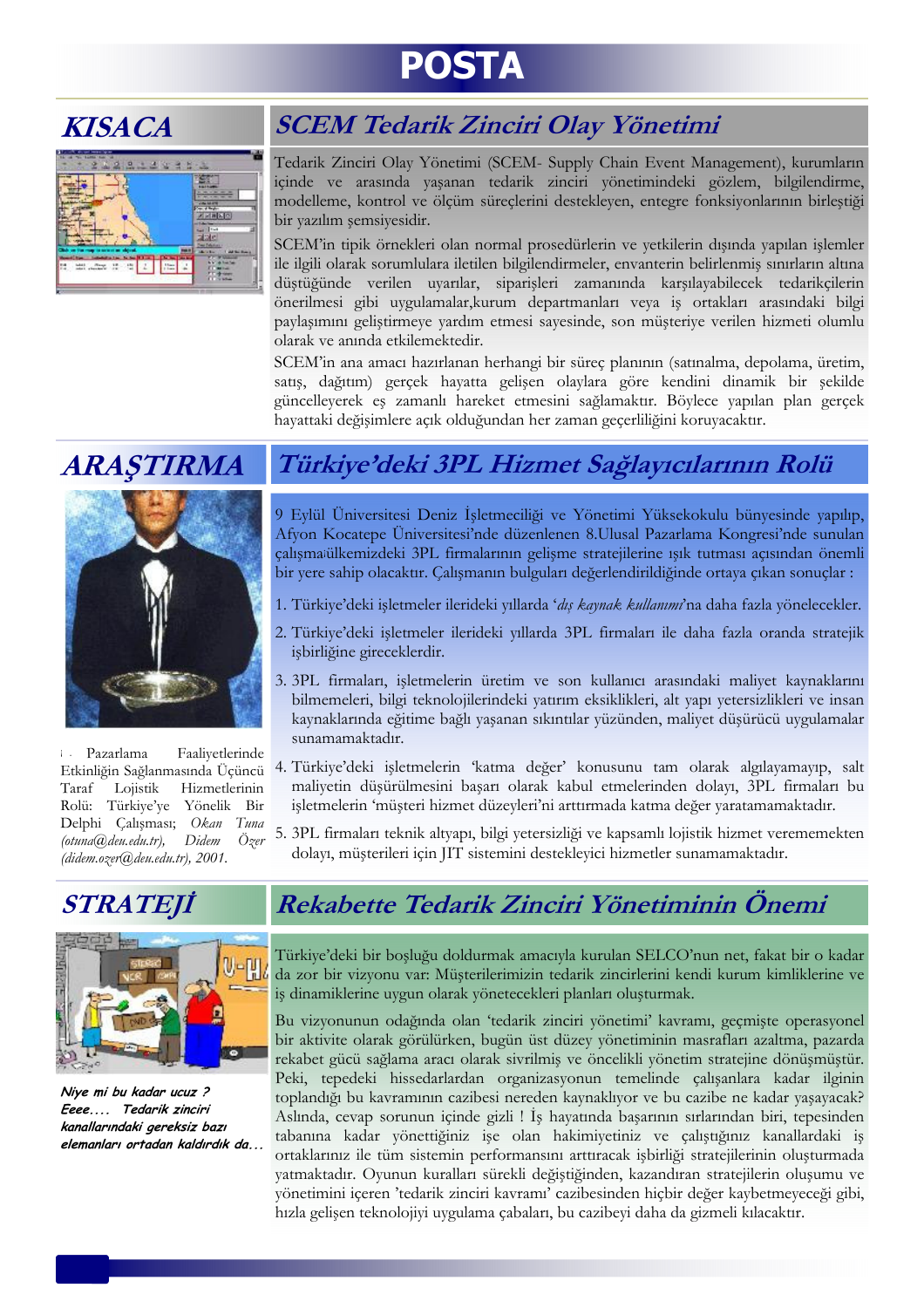# **POSTA**

## **BORUSAN Lojistik SELCO ile Çalışmaya Başladı**

BORUSAN Lojistik Genel Müdür Yardımcısı Buğrahan Hanağasıoğlu, 'Gelecekteki rekabet firmalar arasında değil tedarik zincirleri arasında yaşanacak. Hizmet verdiğimiz müşterilerimizin salt bireysel değil, zincir içindeki tüm lojistik faaliyetleri planlamak, kontrol etmek ve yönetmek zorundayız; onların tedarik zinciri yönetimindeki stratejik lojistik iş ortağı olmayı hedefliyoruz diyerek lojistik sektöründeki başarıyı getirecek stratejilerinin altını çizmektedir.

Kurumsal hedeflerine ulaşmak için katettikleri yolda hizmet almaya başladıkları SELCO'nun, gerek hizmet verdiği müşterilerinin tedarik zincir yapılarında her iki taraf için de sağlanacak faydaları bağımsız bir parti olarak analiz ettiğini, gerek ise yaratılan yeni iş modellerinin hayata geçmesinde yanlarında olduğunu belirten Hanağasıoğlu, Gemlik kampüsünde gerçekleştirilen ilk çalışmanın çok başarılı olduğunu ve SELCO ile olan birlikteliğin devam edeceğini belirtmiştir.

## Harmony Projesi ile Dünyada Bir İlk Gerçekleşiyor

Sana, Becel, Lipton, Komili, Knorr, Omo, Rinso, Domestos, Yumos, Dove, Signal, Rexona, Cif, Elidor, Clear, Lux, Axe gibi dev markaların üreticisi UNILEVER Türkiye'nin, "Dünya Standartında Tedarik Zinciri Yönetimi" hedefine yönelik gerçekleştirdiği "Harmony" projesi, takvime uygun bir şekilde kademeli olarak devreye alınıyor. UNILEVER'in üc ana kategorisinden biri olan Ev Bakım Ürünleri (Home Care) grubunda 1 Temmuz 2002 itibariyle başlayan çalışmayı diğer iki kategori, Kişisel Bakım **Ürünleri** (Personal Care) ve **Gıda** (Foods) izleyecektir.

Tedarik zinciri içinde kısa ve uzun vadeli talep planlama, malzeme planlama, üretim planlama ve kısıtlı kaynak çizelgeleme hedefleriyle yola çıkan "Harmony" projesinde, yeniden tasarımlanan arz ve talep planlama prosesleri, mevcut SAP R/3, BW ve APO (Advanced Planner& Optimizer) yazılımının entegre edilmesiyle hayata geçirildi. Tedarik Zinciri yapısının her seviyesinin gerçek zamanlı olarak gözlemlenebildiği, değişken taleplerin tedarikçi ve ana fabrika üzerindeki etkilerinin hızlı ve hassas yorumlar ile planlanabildiği bu APO uygulaması, CTM (Capable-To-Match) ileri planlama algoritmasının FMCG sektöründe dünyadaki ilk kullanımı olması bakımından da ayrı bir önem taşıyor. 2003 yılının ikinci çeyreğine kadar, yeni proses tasarımları ve APO modüllerinin Kişisel Bakım ve Gıda gruplarında devreye alınmaları ile tamamlanacak olan proje, UNILEVER Türkiye'nin ait olduğu iş grubu için örnek teşkil edecektir.

Harmony proje lideri Dilşat Uyguroğlu, görüşlerini 'Kendi ekibimize ve yerli danışmanlarımıza olan güvenimiz meyvelerini çok çabuk verdi. Kısa bir sürede ülkemizin ve bölgemizin bu seviyede bilgi birikimine sahip ilk ve tek ekibini oluşturduk. SELCO danışmanlarının da yer aldığı proje ekibimizin çalışmaları, eşine az görülür bir hız ve hassaslıkta gerçekleşiyor olup, SAP ve UNILEVER camialarında hayranlıkla izlenmektedir. Uzun vadeli stratejik hedeflerimize ulaşmamızı sağlayacak projelerden biri olan Harmony'de oluşturduğumuz bilgi ve tecrübe birikimini, diğer UNILEVER şirketlerinde gelecekte gerçekleştirilecek çalışmalarda da kullanmak istiyoruz' şeklinde belirtti.

# **PROJE BORUSAN** LOJİSTİK



## **PROJE**





## GOSB Tesisinde Müşteri Odaklı Dağıtım Merkezi

İstikrarlı büyümenin doğal bir sonucu olarak 2001 senesinin sektör lideri olan BETEK Kimya, operasyonlarının büyük bir kısmını tasıyacağı Gebze'deki yeni tesisinin dağıtım merkezi tasarımında SELCO'dan danışmanlık hizmeti aldı. Satış ve Pazarlama'dan sorumlu Genel Müdür Yardımcısı Nuri Sezerli, 'Geçmişte depo operasyonlarımızın iyileştirilmesi konusunda hizmet aldığımız SELCO'nun yeni depomuzun tasarımında da ciddi katkılarını gördük. Proje ekibimiz ile beraber yaptıkları çalışmalar sonucunda, ilk yatırım maliyetlerimizde ciddi tasarruflar yaratılmış, gelecekteki büyüme planlarımızın darboğaz yaratmayacağı, ek yatırımları bugünden planlanmış müşteri odaklı çalışacak bir dağıtım merkezi tasarımlanmıştır' diyerek SELCO'nun yarattığı değeri özetledi.